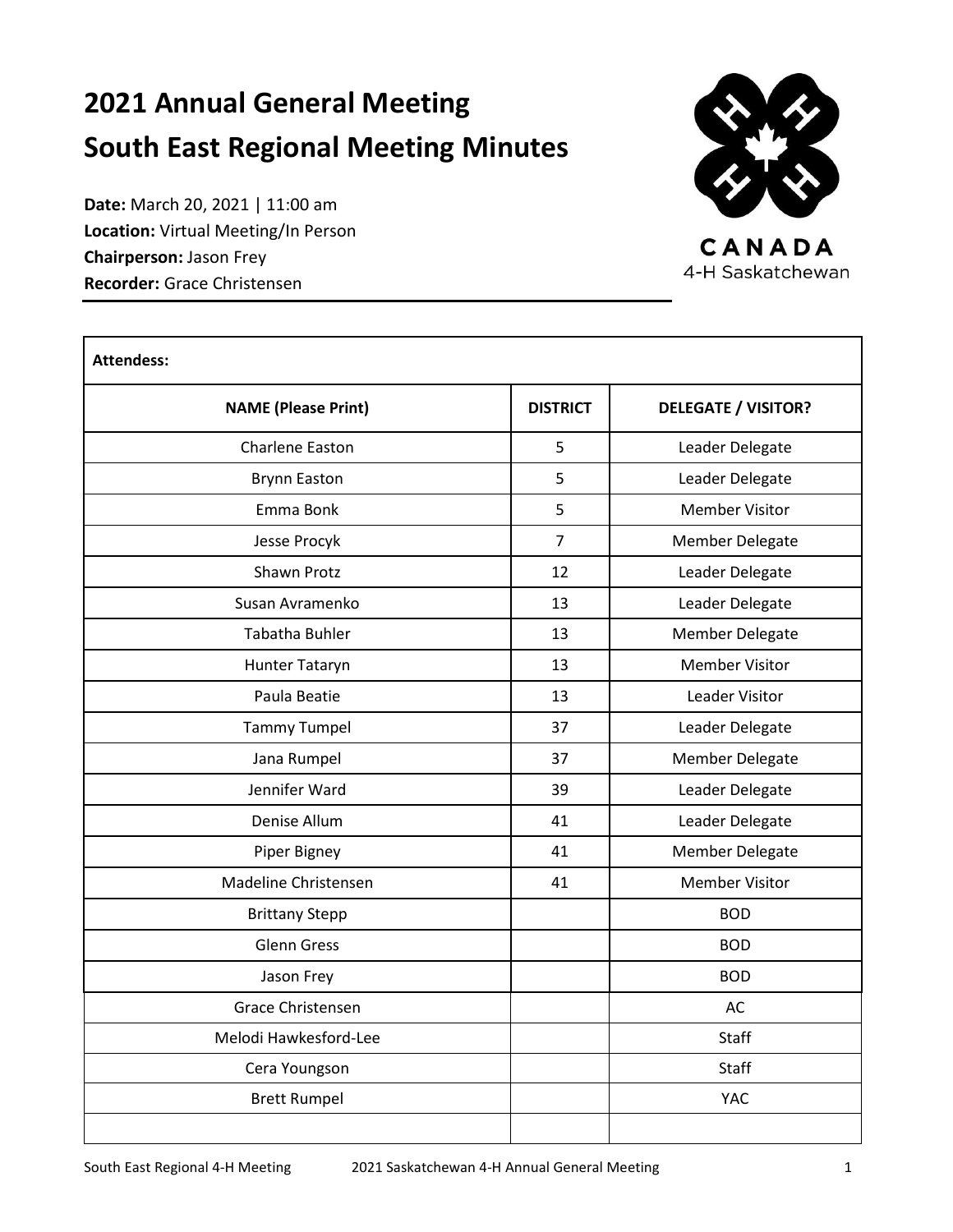## **1. Call this meeting to order & 4-H Pledge at 11:00 am**

Chairperson Jason Frey called the meeting to order with the 4-H pledge at 11:00 am.

- **2. 4-H Pledge**
- **3. Welcome & Introductions**
- **4. Appointment of Recorders:** 
	- a) **Minutes**: Grace Christensen
	- b) **To Do List**: Brittany Stepp
	- c) **Presenter of Regional Report**: Grace Christensen
- **5. Reviewed points 1 & 2 from the regional policies and procedures**
- **6. Presentation and Adoption of Agenda**

*To adopt the agenda with the power to add. (Appendix A)*

Denise Allum/Brittany Stepp CARRIED

#### **7. Minutes from 2020 South East Regional Meeting**

Error: Brittany Stepp is actually representing district 7, not district 1.

*To adopt the minutes from the 2020 South East regional meeting with the above correction.*

Jennifer Ward/Jesse Procyk CARRIED

#### **OLD BUSINESS**

#### **8. Reports (previously circulated):**

#### **a. District Reports**

*Districts 1, 5, 7, 12, 13, 14, 37, 39, and 41 presented and submitted reports that outlined the various activities undertaken by districts throughout the past year. (Appendix B)*

- **b. Board Member and Advisory Council Updates**
- **Presented by Brittany Stepp –** presented a report about the board **Ambassador Report – Madeline Christensen YAC Report – presented by Brett Rumpel**

#### **c. .** Regional 4-H Specialist Report and News & Opportunities Melodi Hawkesford-Lee

*THAT the reports be adopted as presented.*

Brittany Stepp/Piper Bigney CARRIED

#### d. **Other**

Thank you to the districts for sponsoring the public speaking trophies.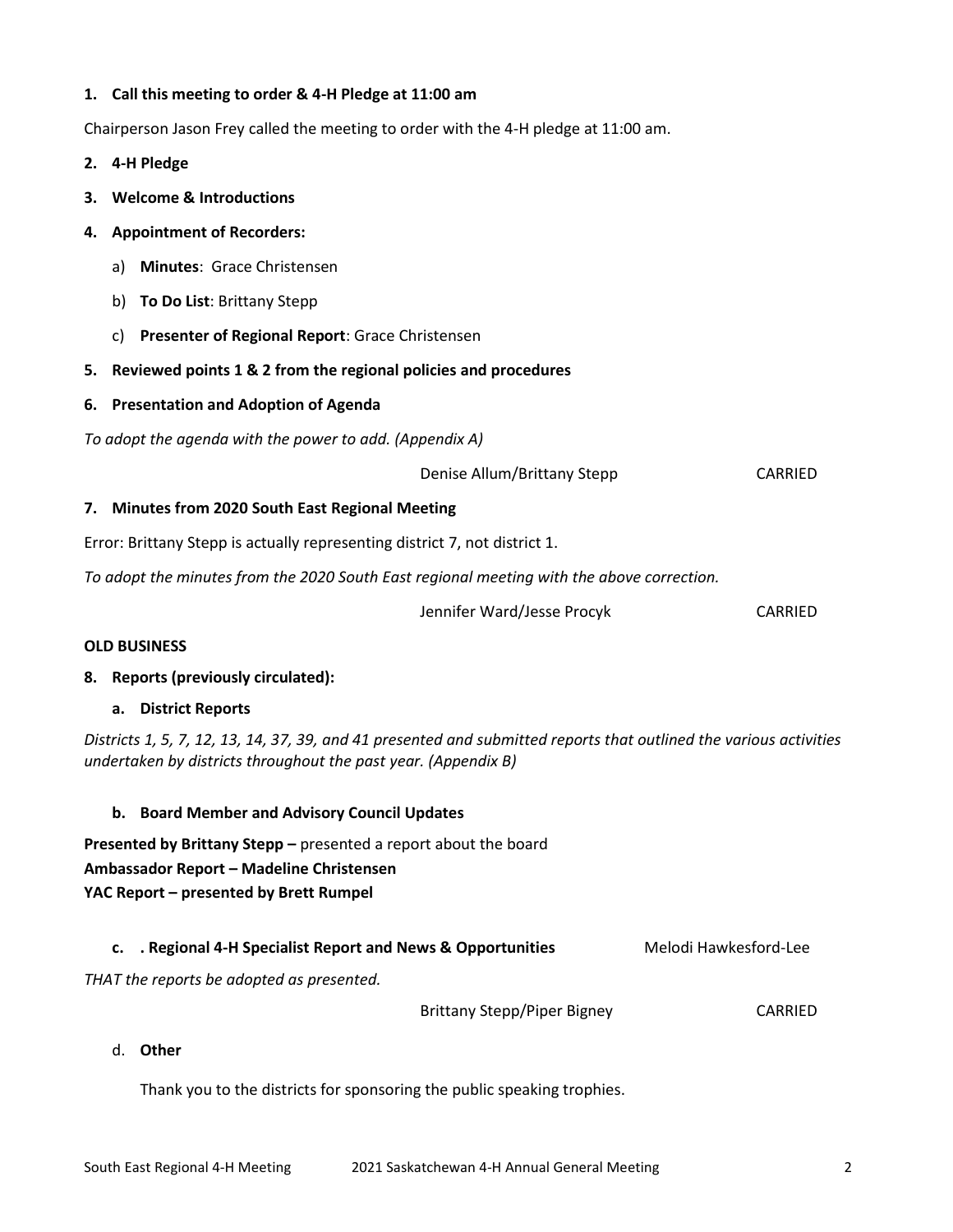#### **NEW BUSINESS**

**9. Reviewed the new proposed regional rotation with the change to Public Speaking (District 26 to host next year.)**

#### **Did we review and elect the new regional rotation?**

| Regional Public Speaking | Host District: | 14   |
|--------------------------|----------------|------|
| Regional Curling         | Host District: | - 37 |

*THAT the South east Regional Rotation be adopted as presented.*

| Brittany Stepp/Susan Avramenko | CARRIED |
|--------------------------------|---------|
|--------------------------------|---------|

#### **Review of the Provincial 4-H Event Rotation.**

#### **10. 2022 Provincial 4-H Curling**

The South East region is hosting the 2022 Provincial Curling competition tentatively on February 18-20,

2022, hosted by District 7 in Weyburn.

#### **11. Upcoming 4-H Opportunities**

Discussed Virtual Regional 4-H Judging as well as other upcoming opportunities.

#### **12. Elections:**

Jason Frey Reviewed points 3 to 7 in Procedures: Regional Meetings.

#### **a. Nominations / Elections:**

Jason Frey confirmed prior nominations for the position of Board of Directors Glenn Gress – Browning 4-H Multiple Club, District #1 Brittany Stepp – Radville 4-H Beef Club, District #7

Jason Frey confirmed prior nominations for Member Ambassador.

Madeline Christensen – Alameda 4-H Beef Club, District 41

Emily Debastian – Candiac 4-H Beef Club, District 5

Tabatha Buhler nominated herself.

Jesse Procyk nominated herself.

There were no prior nominations for the 3 Leader Ambassador positions.

Glenn Gress nominated Susan Avramenko who accepted.

Glenn Gress nominated Paula Beattie who accepted.

Emma Bonk nominated Jennifer Ward.

#### **13. Voting**

Voting results for the following positions:

SE Leader Delegate to the Board of Directors:

3 year term – Glenn Gress

1 year term – Brittany Stepp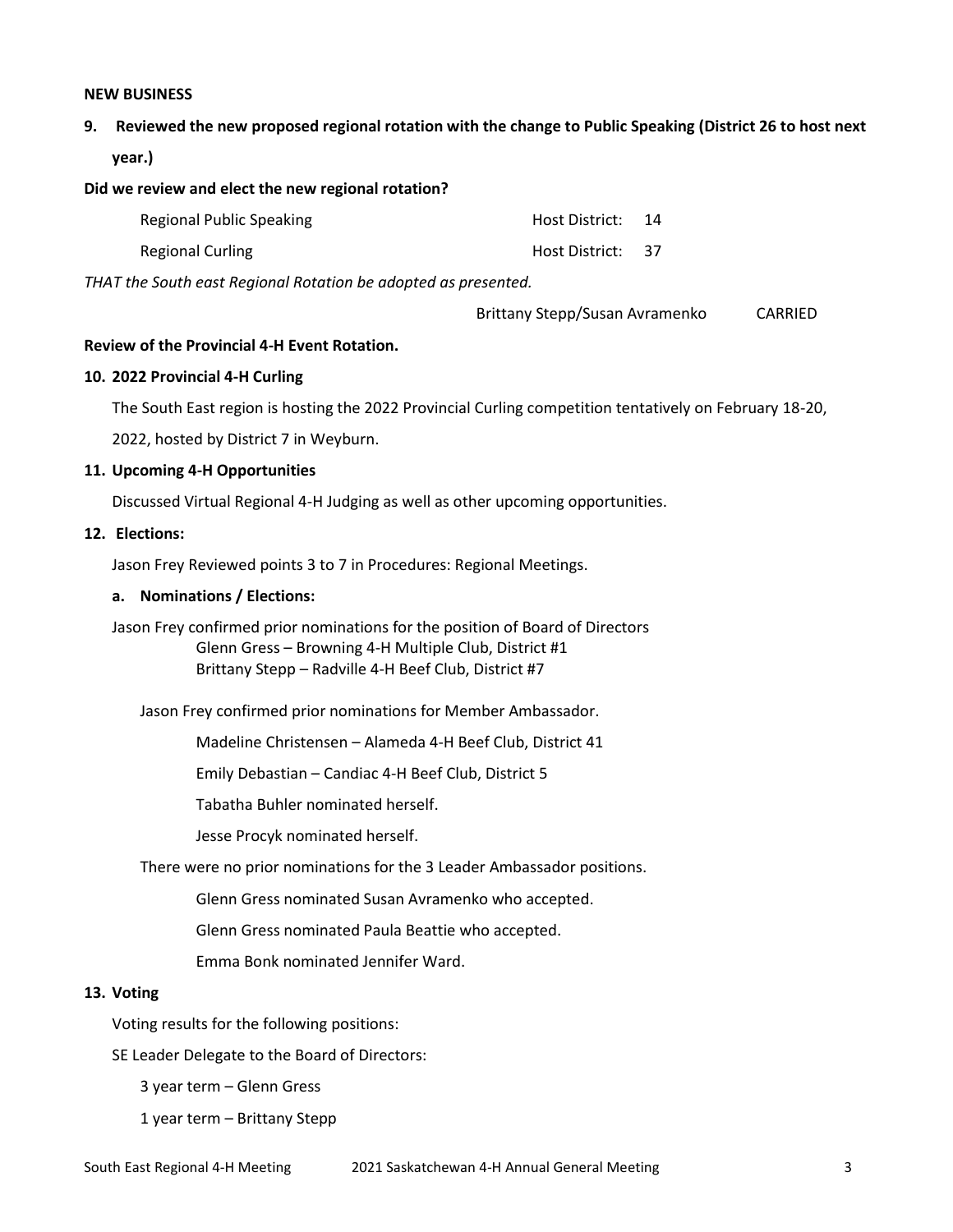Member Ambassadors:

Madeline Christensen, Emily Sebastian and Tabitha Buhler

Leader Ambassadors:

Susan Avramenko, Paula Beattie and Jennifer Ward

- **14. Other Business:**
- **15. Adjournment:**

*THAT there being no further business present, we adjourn the meeting.*

Brittany Stepp

Chairperson Secretary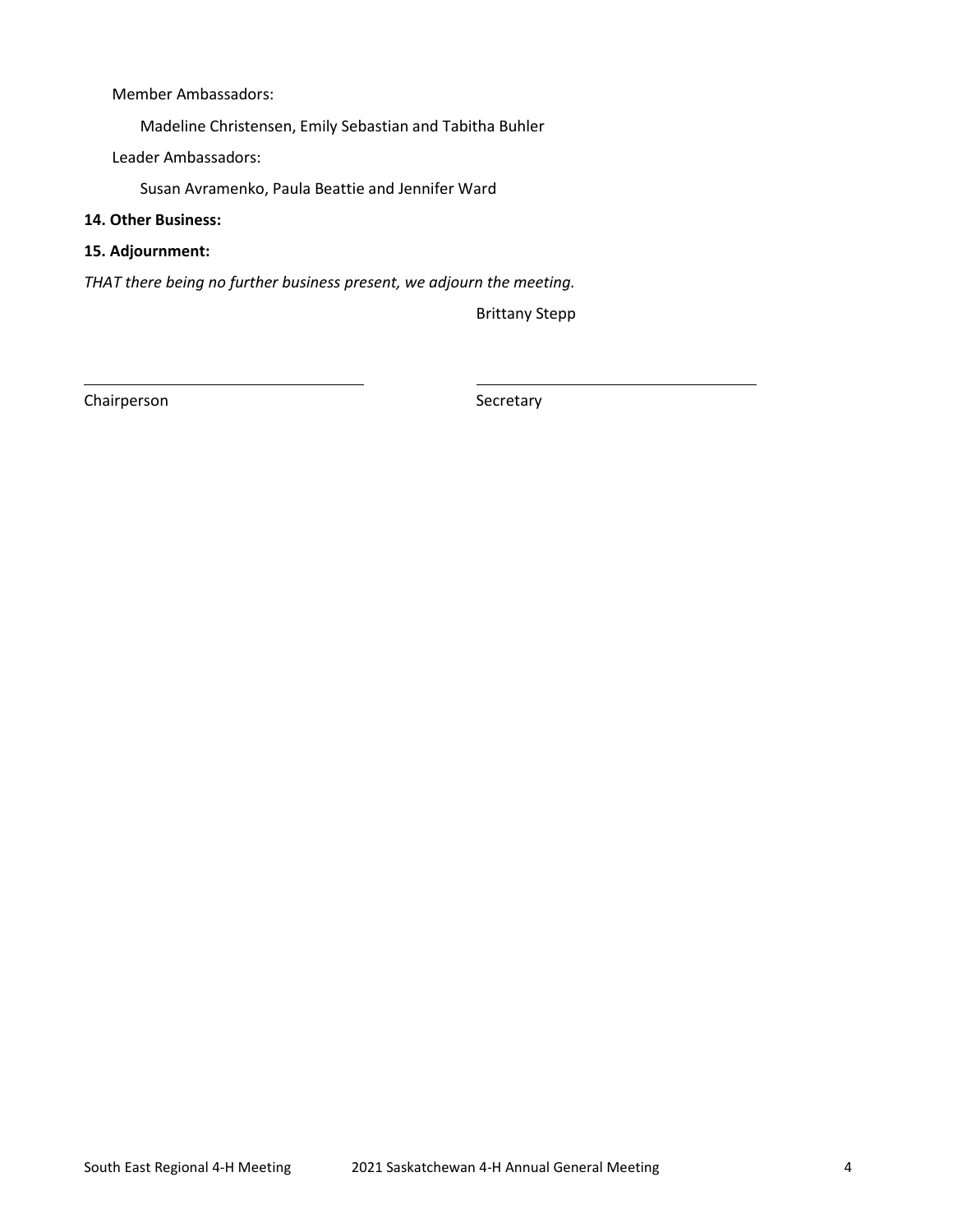### **APPENDIX A: 2021 NORTH EAST REGIONAL MEETING AGENDA**

## **2021 ANNUAL GENERAL MEETING SOUTH EAST REGIONAL MEETING AGENDA Date: March 20, 2020 Time: 11:00 am Chairperson: Jason Frey**

- 1. Call to Order
- 2. Pledge
- 3. Welcome & Introductions
- 4. Appointment of Recorders
- a) Minutes:
- b) To Do List:
- c) Presenter of Regional Meeting Report:
- 5. Review points 1 and 2 in Procedures: Regional Meeting
- 6. Agenda
- a) Presentation / Adoption of Agenda with power to add
- 7. Minutes of 2020 Regional Meeting
- a) Errors or omissions / Adoption of minutes as circulated

#### OLD BUSINESS

- 8. Reports
	- a) District Reports: 1, 5, 7, 12, 13, 14, 37, 39, 41
	- b) Board Member Report
	- c) Advisory Council Member Report
	- d) Ambassador Report
	- e) Regional 4-H Specialist Report
	- f) Other (Regional Judging, etc.):

NEW BUSINESS

9. Review of Regional / Provincial Rotations

- 10. Upcoming 4-H Opportunities
- 11. Elections for the Board of Directors and Advisory Council positions.
- a) Review points 3 to 7 in Procedures: Regional Meetings
- b) Nominations / Elections
- a. Leader Delegate Nominee to the Provincial Council
- 12. Selection of (3) Member and (3) Leader Ambassadors (by ballot)
- 13. Voting
- 14. Other Business
- 15. Adjournment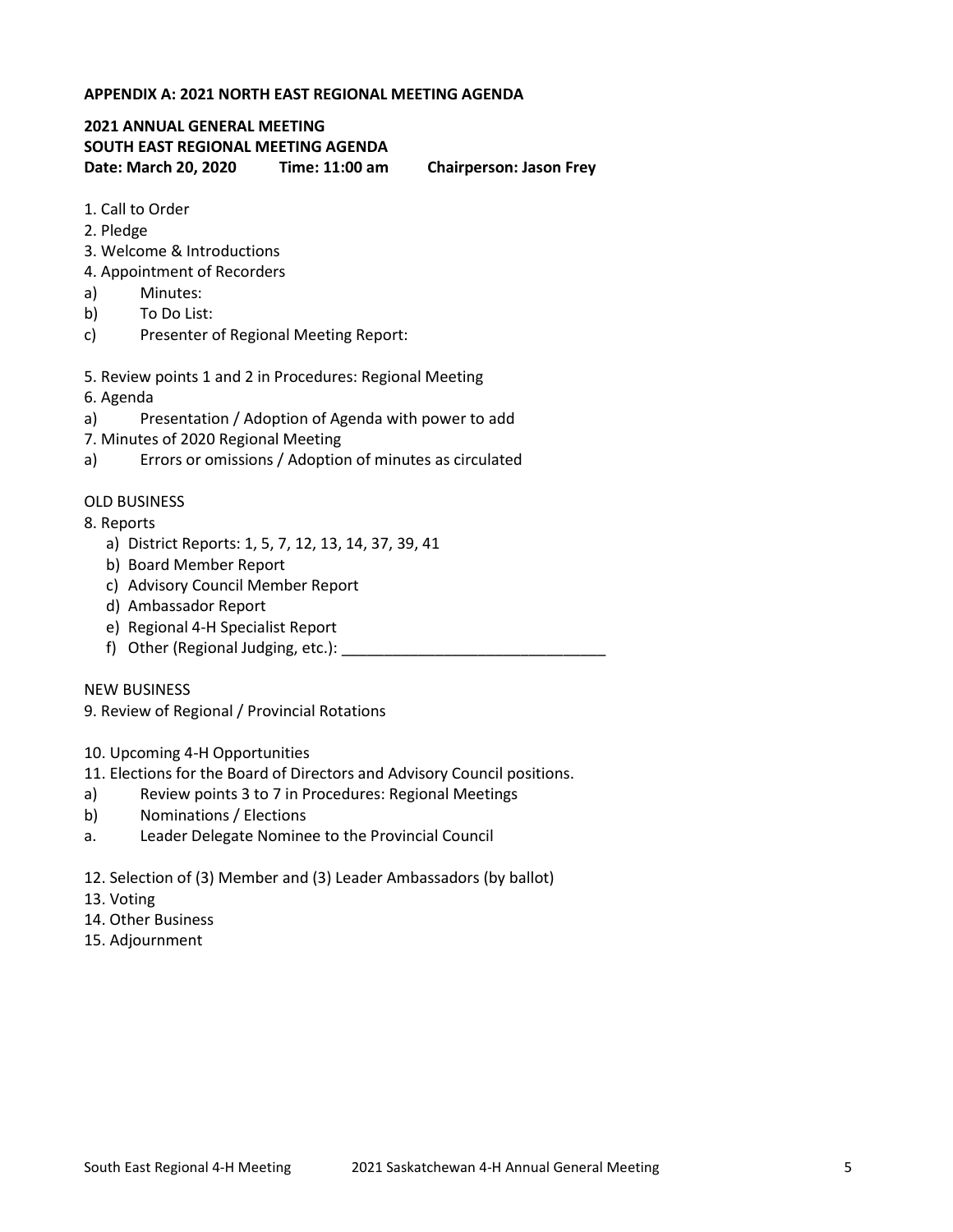## **APPENDIX B: DISTRICT REPORTS**

# **District 1**

- 6 Clubs
- Sponsoring Junior Regional Speeches Award
- New Scholarship

# **District 5**

- $\bullet$  7 clubs
- Collects \$12 per member for district fees

## **District 7**

- $\bullet$  11 clubs
- Recently held virtual Public Speaking
- Raising money to collect district fees
- One new additional club

## **District 12**

- $\bullet$  4 clubs
- 49 members total
- Waived district fees for 2020/21
- Hosted public speaking on March 5th

## **District 13**

- $\bullet$  4 clubs
- 64 members
- Hosting SE Regional Public Speaking on March 27<sup>th</sup>
- Applied for and received FCC grant
- Unable to do fundraising
- Bursary awarded to Zoe Williams

## **District 14**

- $\bullet$  2 clubs
- Moved to waive district fees for 2020/21

## **District 37**

- $\bullet$  3 clubs
- Held district public speaking virtually

# **District 39**

- $\bullet$  2 clubs
- Did not host district competitions

## **District 41**

- Had quite a year
- $\bullet$  6 clubs
- 152 members